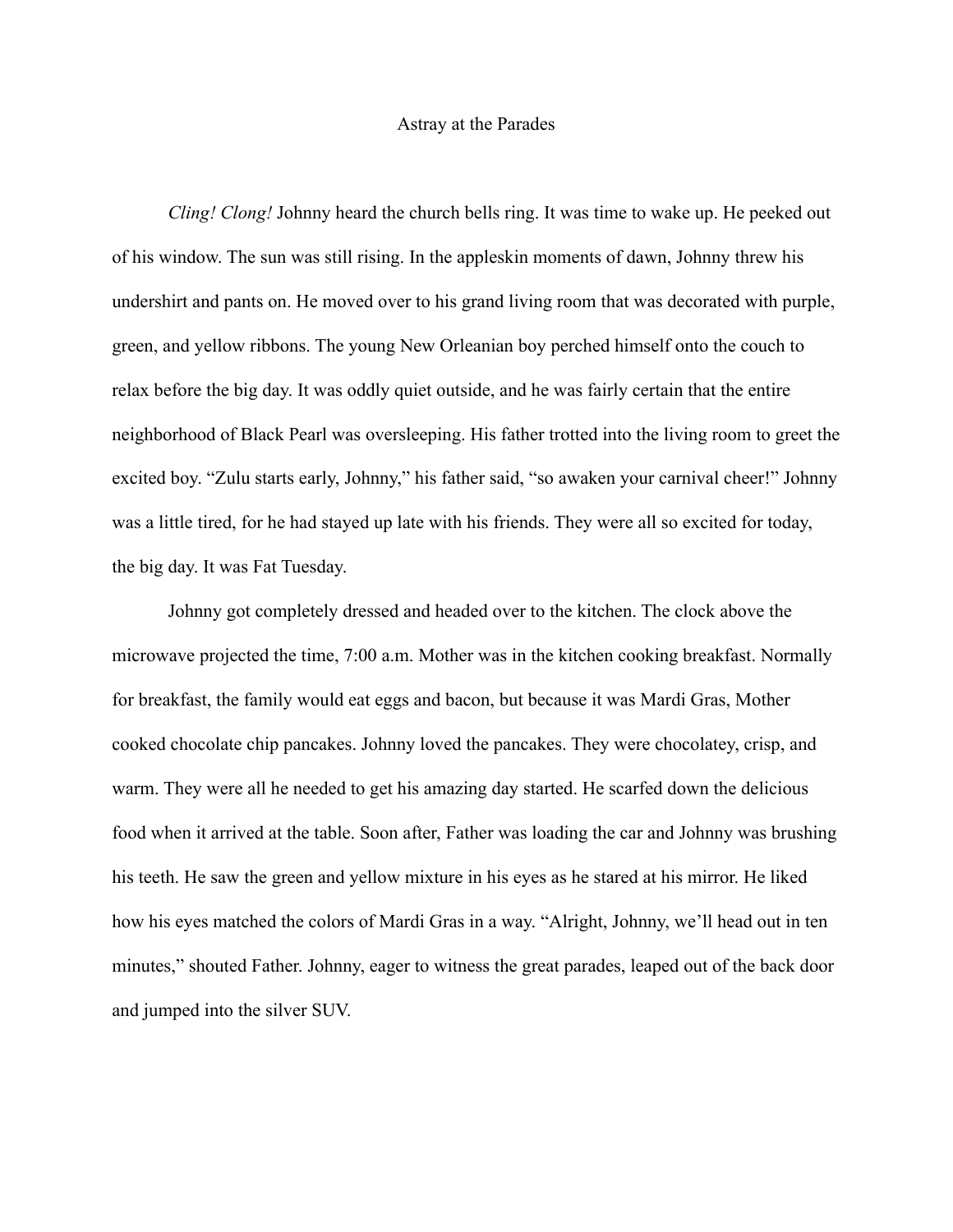The following ten minutes passed as if they were ten years. Johnny's eyes drifted from the back of the seat in front of him to the lofty oak trees that arched over the lumpy streets of the neighborhood. Johnny remembered how much he loved his little Crescent City. He knew he would have so much fun at the fascinating parades. At last, Mother and Father started the car and began to drive to the parade route. They exchanged a cheerful smile, and then looked at me. It seemed as if the entire world was smiling with them. The car radio was playing classic New Orleans jazz. *Vroom!* After turning corner after corner, the parade soon came into sight. Johnny observed the large crowds of tourists, locals, grandparents, children, men, and women. All of them had their arms high in the air and their eyes wide open. The parade was about to start! Johnny hustled out of the car after his parents had found a parking spot. The thrilled child rushed through the crowd. At last, he saw the first float. The Krewe of Zulu had started!

"Throw me something! Please! Please!" Johnny yelled. He was normally a very quiet and modest child, but Mardi Gras parades made him a whole different person. The float was decorated beautifully. The colorful combinations sparkled in the peoples' eyes. A very kind lady wearing a golden mask flung a string of golden beads down directly at Johnny. "Yes!" Johnny exclaimed. As Johnny inspected the beads closely, he saw the word "Zulu" printed in bold. "Look y'all, I got beads!" Johnny called out as he turned around. He expected to see his parents behind him. They were not there. Johnny's face became red. He started to think about where his parents could be. All of the shouting, colors, and jazz music seemed to fade away in his head. He looked around once again, and he ran down the parade route in panic. His parents normally tell him to meet up at a convenience store or a restaurant if he got lost, but he abandoned his parents before they could make sure he would be safe. He thought he saw his parents on the sidewalk, so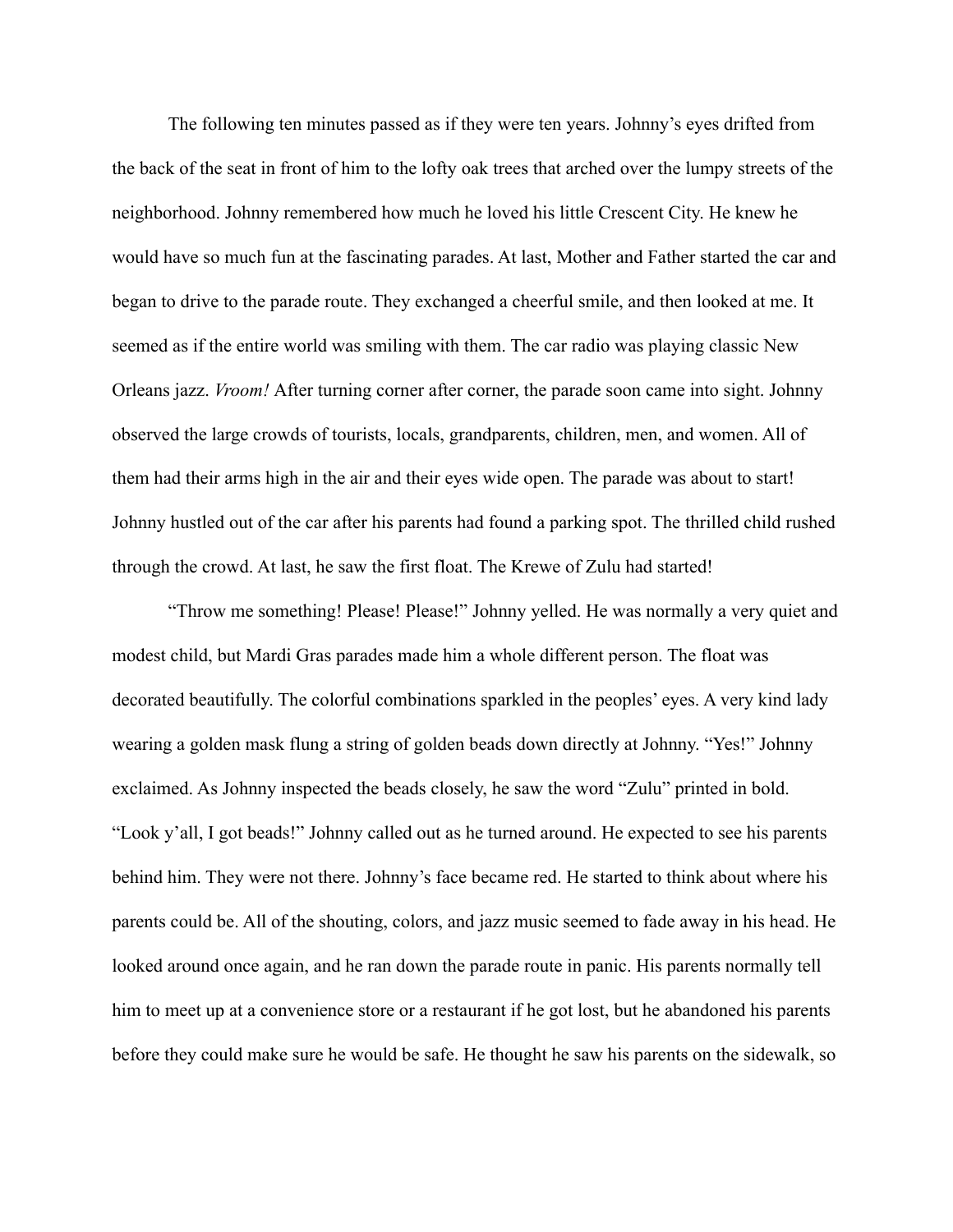he ran to go check. "Uh oh. It's just an ordinary couple," he whispered to himself in disappointment. While Johnny was running toward what he thought was his parents' car, he bumped into a tall, bearded man. The man looked angry. "Watch it, kid!" he barked. Parades don't make everyone happy during Mardi Gras. Johnny stepped aside and quietly uttered a meek apology. Right as Johnny almost lost all hope of ever reuniting with his parents, his old friend Samuel tapped his shoulder. He excitedly greeted Johnny. "Howdy man," he said in his easygoing tone, "if you're looking for your parents, they went into that restaurant with the red umbrellas." He pointed at the opposite side of the parade route. Johnny quickly thanked Samuel and cautiously attempted to squeeze himself back into the rapidly-growing crowd.

He felt as if he was in a dense forest. The adults that were waving their arms in the air were the trees swaying in the wind, and the band's loud instruments were the birds and animals making the forest come alive. Johnny was steadily making his way through the forest when a massive acorn slammed into his sun-tanned forehead. A huge string of beads landed on his head and caused him to grimace. He moved his hand over his forehead. His hand curved up gently and then curved down again as he moved it up his head. Something was wrong, for it almost hurt him when he touched his head. He had a bruise right in the center of his head. He looked down at the street and picked up the beads that had struck him. The curious boy looked at his reflection through the beads. He looked like a beluga. "I'm a Zuluga," he murmured sadly, "a beluga that is lost at Zulu."

At last, Johnny made it to the restaurant where his parents were. "Hey Johnny! Where were you! We came into this restaurant because we thought you would come here since you got lost! Why didn't you pay attention when we told you to come here if you couldn't find us?"